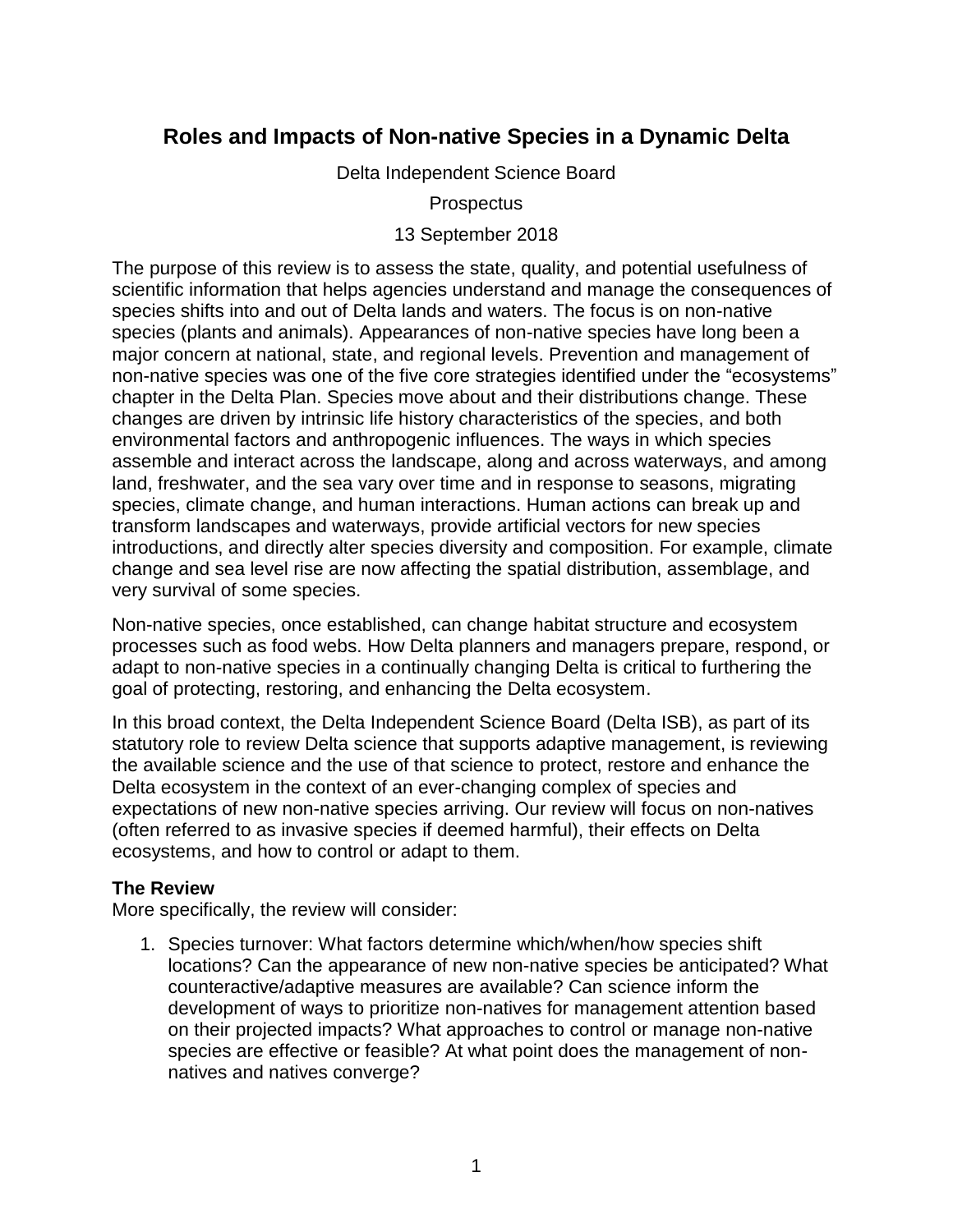- 2. Impacts to ecosystems: New non-native species can permanently change the composition of plant and animal communities, create new or novel assemblages, impact ecosystem structures and functions, and even benefit certain stakeholders (e.g., striped bass for sport fishers). Is the science adequate to predict interspecific interactions within trophic levels as well as among trophic levels; i.e., impacts on Delta food webs?
- 3. Effects on ecological restoration: Restoration of Delta habitats and ecosystems is and will be a major component of Delta management. Can restoration projects be designed to encourage desired species and/or discourage unwanted species? How are new non-native species likely to affect the progress and outcomes of restoration projects?
- 4. Stressor interactions: How will climate change and fundamental ecosystem stressors, such as habitat alterations and resource use, change our ability to restore and sustain ecosystems relative to the interactions of native and nonnative species?
- 5. Ecosystem response: Is there a scientific framework available to begin to assess the relative impact of, or ecosystem vulnerability to, a potential new non-native?
- 6. Assisted migration: Is the science of assisted migration and immigration in response to climate change and other factors relevant to Delta species management and ecological restoration?

In summary, the review will focus on what current science can tell us about the causes and consequences of changes in species composition in Delta ecosystems, of which the interaction of native and established non-native species are a part. It will aim to establish the scientific foundation for assessing which species are likely to colonize; which are likely to have beneficial, neutral, or negative impacts; and how ecological restoration actions can influence or be influenced by species shifts. Our review will aim to identify the issues raised by changes in the flux of species and to identify the gaps in knowledge that impede effective management–both the known unknowns and the unknown unknowns. It will also include steps being taken by agencies in the Delta to prepare for these various scenarios.

## **The Review Process**

As in previous Delta ISB reviews, we will emphasize what has been and is being done in the Delta, bolstered by information from similar systems elsewhere. We will draw on several sources of information:

- Relevant literature
- A targeted survey of Delta managers, scientists, and policy makers at multiple levels to determine what they see as information gaps or issues related to invasive, non-native, or colonist species in the Delta.
- In-person interviews with individuals and groups conducting scientific research on non-native species in the Delta and elsewhere.